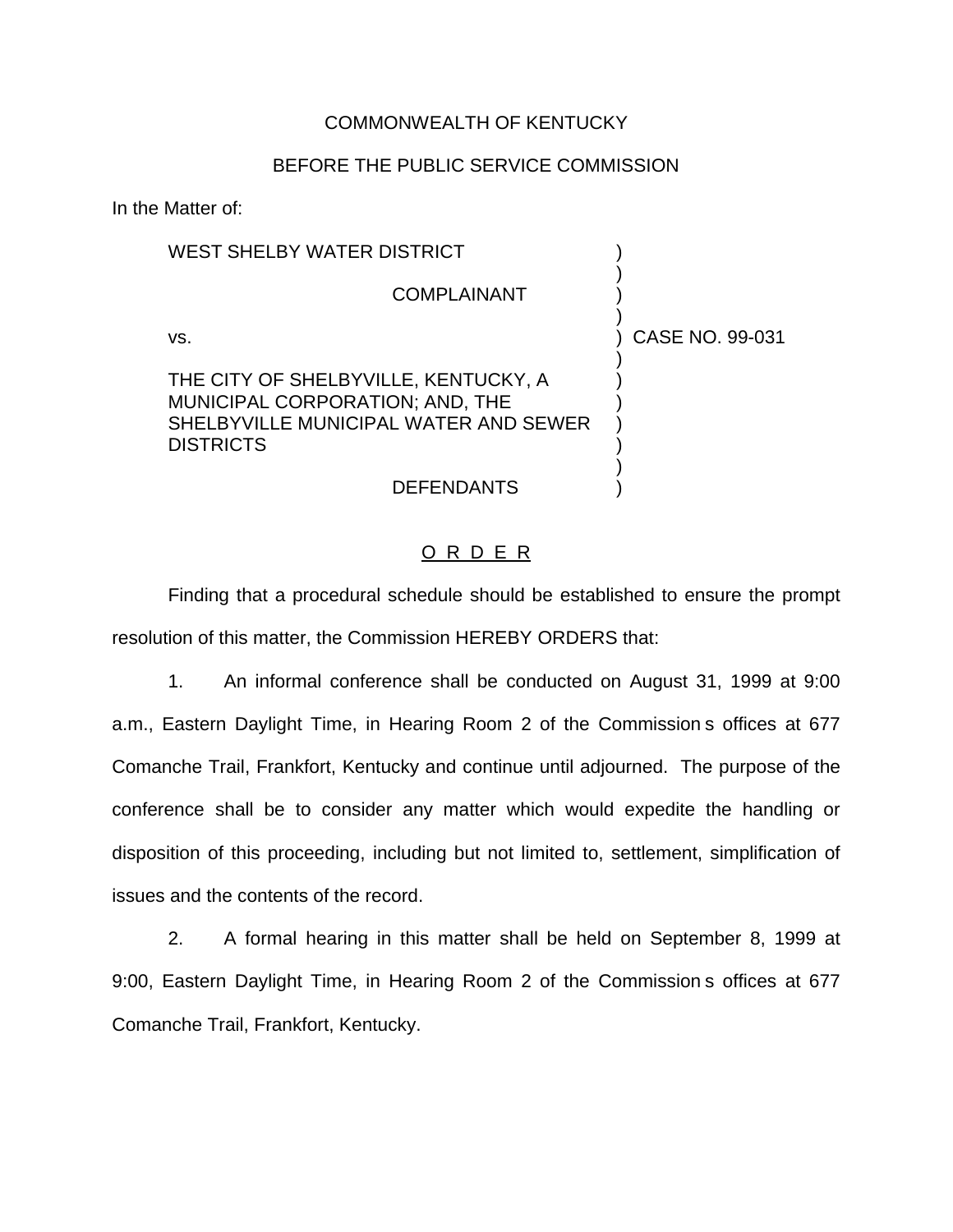3. Each party may, on or before May 21, 1999, serve upon any other party a request for production of documents and written interrogatories to be answered by the party served within 15 days of service.

4. Each party may, on or before June 14, 1999, serve upon any other party a supplemental request for production of documents and supplemental written interrogatories to be answered by the party served within 10 days of service.

5. Each party may, on or before July 14, 1999, take the testimony of any person by deposition upon oral examination pursuant to notice or by agreement.

6. On or before August 3, 1999, each party shall file with the Commission in verified form the direct testimony of each witness that it expects to call at the formal hearing.

7. On or before August 16, 1999, each party shall file with the Commission in verified form the testimony of each rebuttal witness that it expects to call at the formal hearing.

8. Nothing contained herein shall preclude the Commission from ordering, on its own motion, either party to respond to the Commission s interrogatories or to produce documents or other materials.

9. Any party may within 14 days of the filing of the hearing transcript with the Commission submit an initial written brief. Reply briefs may be submitted no later than 7 days after the filing of initial briefs. Initial briefs shall not exceed 25 pages in length. Reply briefs shall not exceed 10 pages in length.

-2-